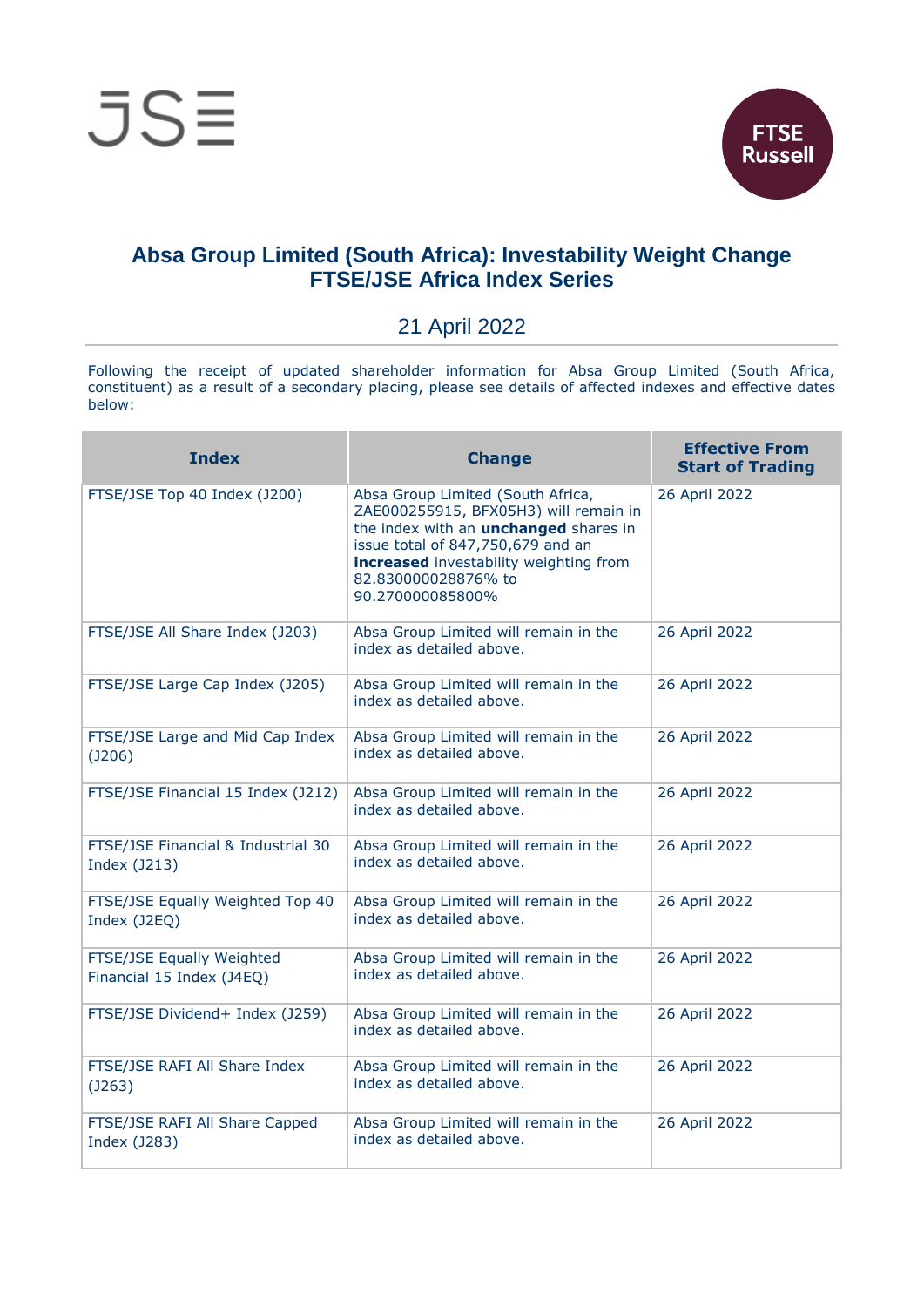| <b>Index</b>                                                       | <b>Change</b>                                                                                                                                                                                                                                         | <b>Effective From</b><br><b>Start of Trading</b> |
|--------------------------------------------------------------------|-------------------------------------------------------------------------------------------------------------------------------------------------------------------------------------------------------------------------------------------------------|--------------------------------------------------|
| FTSE/JSE Capped Top 40 Index<br>$($ J300 $)$                       | Absa Group Limited will remain in the<br>index as detailed above.                                                                                                                                                                                     | 26 April 2022                                    |
| FTSE/JSE Capped All Share Index<br>$($ J303 $)$                    | Absa Group Limited will remain in the<br>index as detailed above.                                                                                                                                                                                     | 26 April 2022                                    |
| FTSE/JSE Style Index (J330 and<br>J331)                            | Absa Group Limited will remain in the<br>index as detailed above.                                                                                                                                                                                     | 26 April 2022                                    |
| FTSE/JSE RAFI 40 Index (J260)                                      | Absa Group Limited will remain in the<br>index as detailed above.                                                                                                                                                                                     | 26 April 2022                                    |
| FTSE/JSE Responsible Investment<br>Top 30 Index (J110)             | Absa Group Limited will remain in the<br>index as detailed above.                                                                                                                                                                                     | 26 April 2022                                    |
| FTSE/JSE Top 40 Minimum Variance<br>Index (J700)                   | Absa Group Limited will remain in the<br>index as detailed above.                                                                                                                                                                                     | 26 April 2022                                    |
| FTSE/JSE All-Share Minimum<br>Variance Index (J703)                | Absa Group Limited will remain in the<br>index as detailed above.                                                                                                                                                                                     | 26 April 2022                                    |
| FTSE/JSE All Share Comprehensive<br>Factor Index (J203CF)          | Absa Group Limited will remain in the<br>index as detailed above.                                                                                                                                                                                     | 26 April 2022                                    |
| FTSE/JSE All Share Low Volatility<br>Focused Factor Index (J203LF) | Absa Group Limited will remain in the<br>index as detailed above.                                                                                                                                                                                     | 26 April 2022                                    |
| FTSE/JSE All Share Momentum<br>Factor Index (J203MF)               | Absa Group Limited will remain in the<br>index as detailed above.                                                                                                                                                                                     | 26 April 2022                                    |
| FTSE/JSE All Share Quality Factor<br>Index (J203QF)                | Absa Group Limited will remain in the<br>index as detailed above.                                                                                                                                                                                     | 26 April 2022                                    |
| FTSE/JSE All Share Size Factor<br>Index (J203SF)                   | Absa Group Limited will remain in the<br>index as detailed above.                                                                                                                                                                                     | 26 April 2022                                    |
| FTSE/JSE All Share Value Factor<br>Index (J203VF)                  | Absa Group Limited will remain in the<br>index as detailed above.                                                                                                                                                                                     | 26 April 2022                                    |
| FTSE/JSE All Share Volatility Factor<br>Index (J203VOF)            | Absa Group Limited will remain in the<br>index as detailed above.                                                                                                                                                                                     | 26 April 2022                                    |
| FTSE/JSE Shareholder Weighted All<br>Share Index (J403)            | Absa Group Limited (South Africa,<br>ZAE000255915, BFX05H3) will remain in<br>the index with an <i>unchanged</i> shares in<br>issue total of 847,750,679 and an<br>increased investability weighting from<br>82.830000028876% to<br>90.270000085800%. | 26 April 2022                                    |
| FTSE/JSE Capped Shareholder<br>Weighted All Share Index (J433)     | Absa Group Limited will remain in the<br>index as detailed above.                                                                                                                                                                                     | 26 April 2022                                    |
| FTSE/JSE Shareholder Weighted<br>Top 40 Index (J400)               | Absa Group Limited will remain in the<br>index as detailed above.                                                                                                                                                                                     | 26 April 2022                                    |